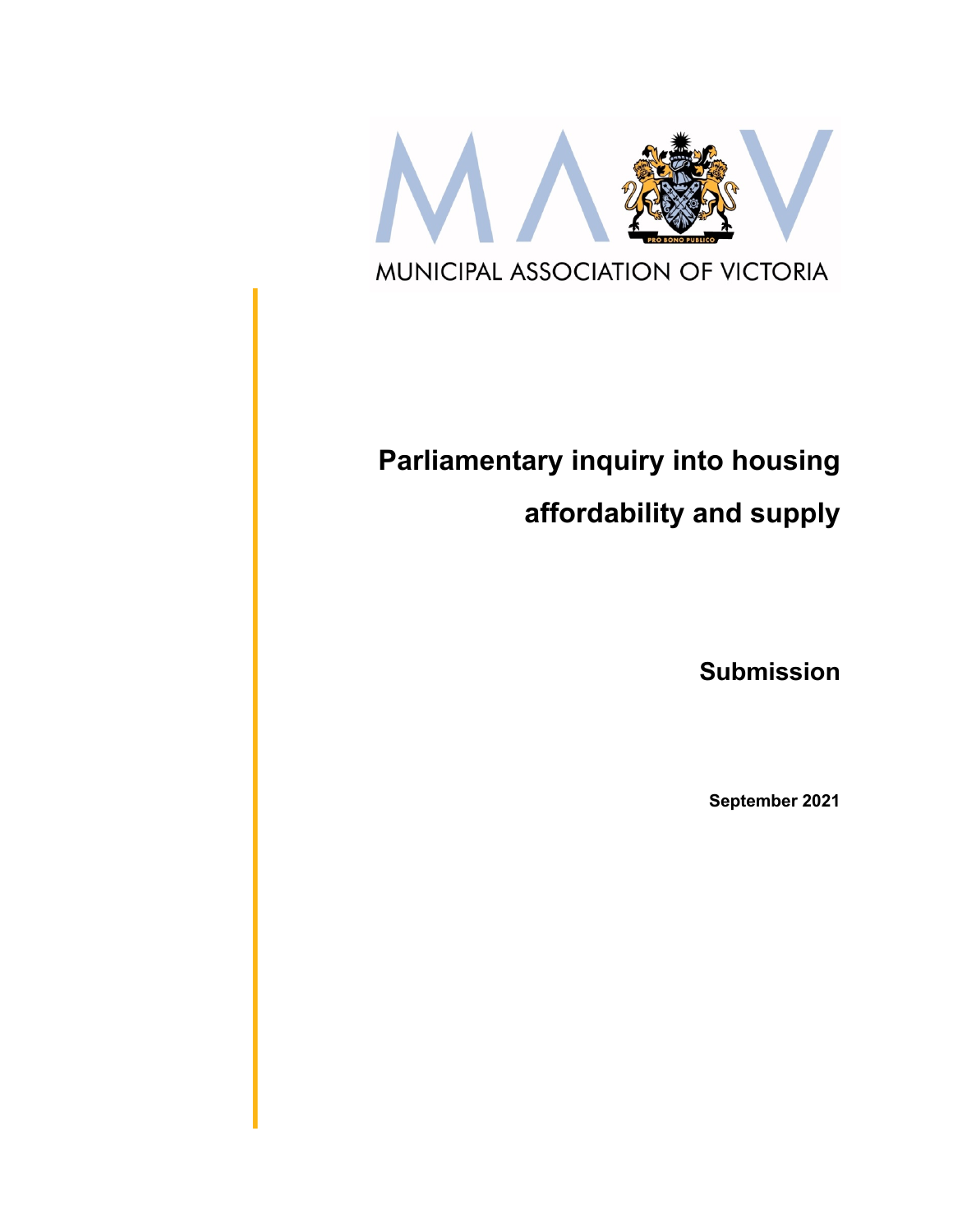

#### *© Copyright Municipal Association of Victoria, 2021.*

*The Municipal Association of Victoria (MAV) is the owner of the copyright in the publication MAV Submission – inquiry into housing affordability and supply.* 

*No part of this publication may be reproduced, stored or transmitted in any form or by any means without the prior permission in writing from the Municipal Association of Victoria.* 

*The MAV does not guarantee the accuracy of this document's contents if retrieved from sources other than its official websites or directly from a MAV employee.*

*The MAV can provide this publication in an alternative format upon request, including large print, Braille and audio.*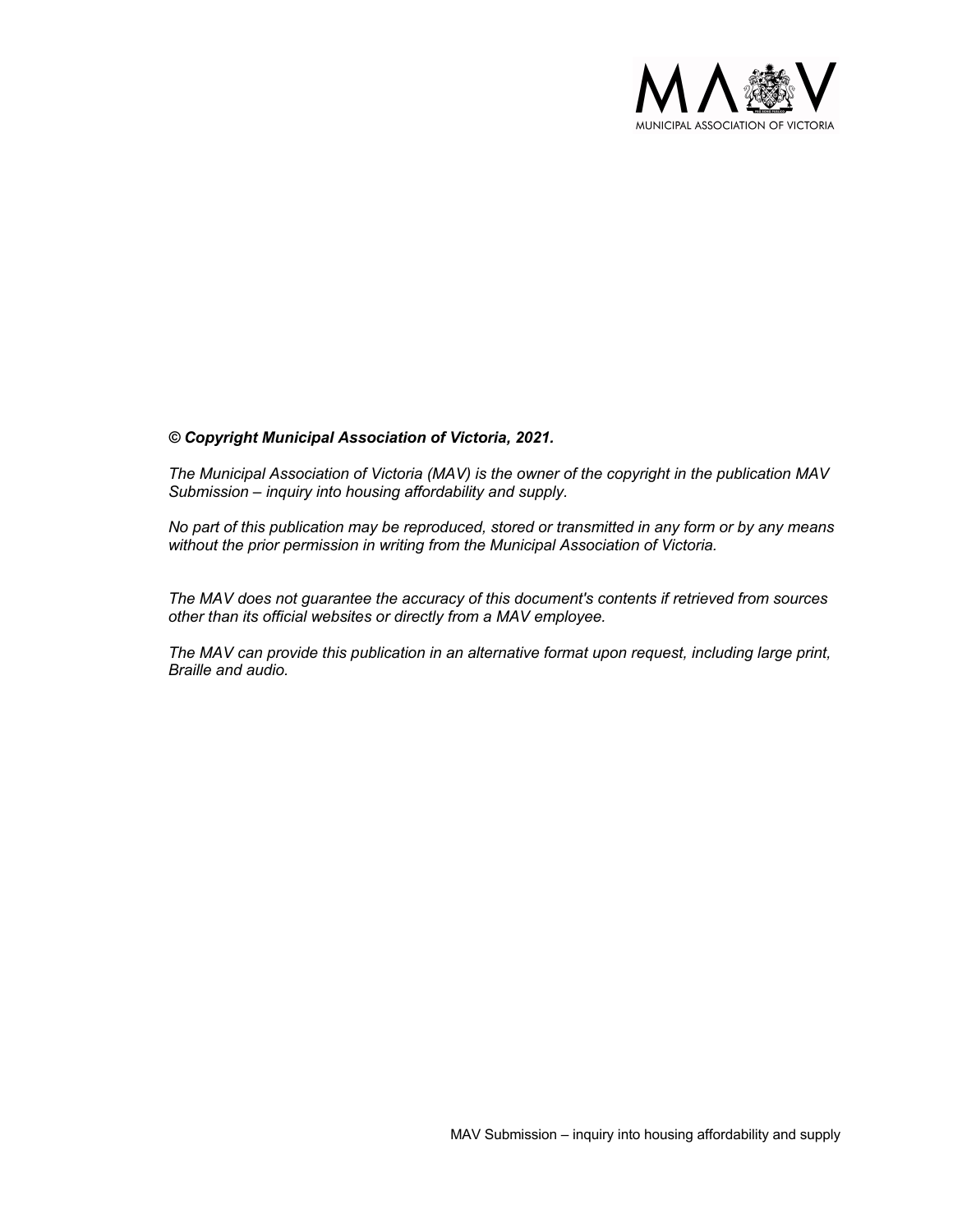

## Table of contents

|    | 1.   |  |  |  |  |  |  |  |
|----|------|--|--|--|--|--|--|--|
| 2. |      |  |  |  |  |  |  |  |
| 3. |      |  |  |  |  |  |  |  |
| 4. |      |  |  |  |  |  |  |  |
| 5. |      |  |  |  |  |  |  |  |
| 6. |      |  |  |  |  |  |  |  |
| 7. |      |  |  |  |  |  |  |  |
| 8. |      |  |  |  |  |  |  |  |
| 9. |      |  |  |  |  |  |  |  |
|    | 9.1. |  |  |  |  |  |  |  |
|    | 9.2. |  |  |  |  |  |  |  |
|    | 9.3. |  |  |  |  |  |  |  |
|    | 9.4. |  |  |  |  |  |  |  |
|    |      |  |  |  |  |  |  |  |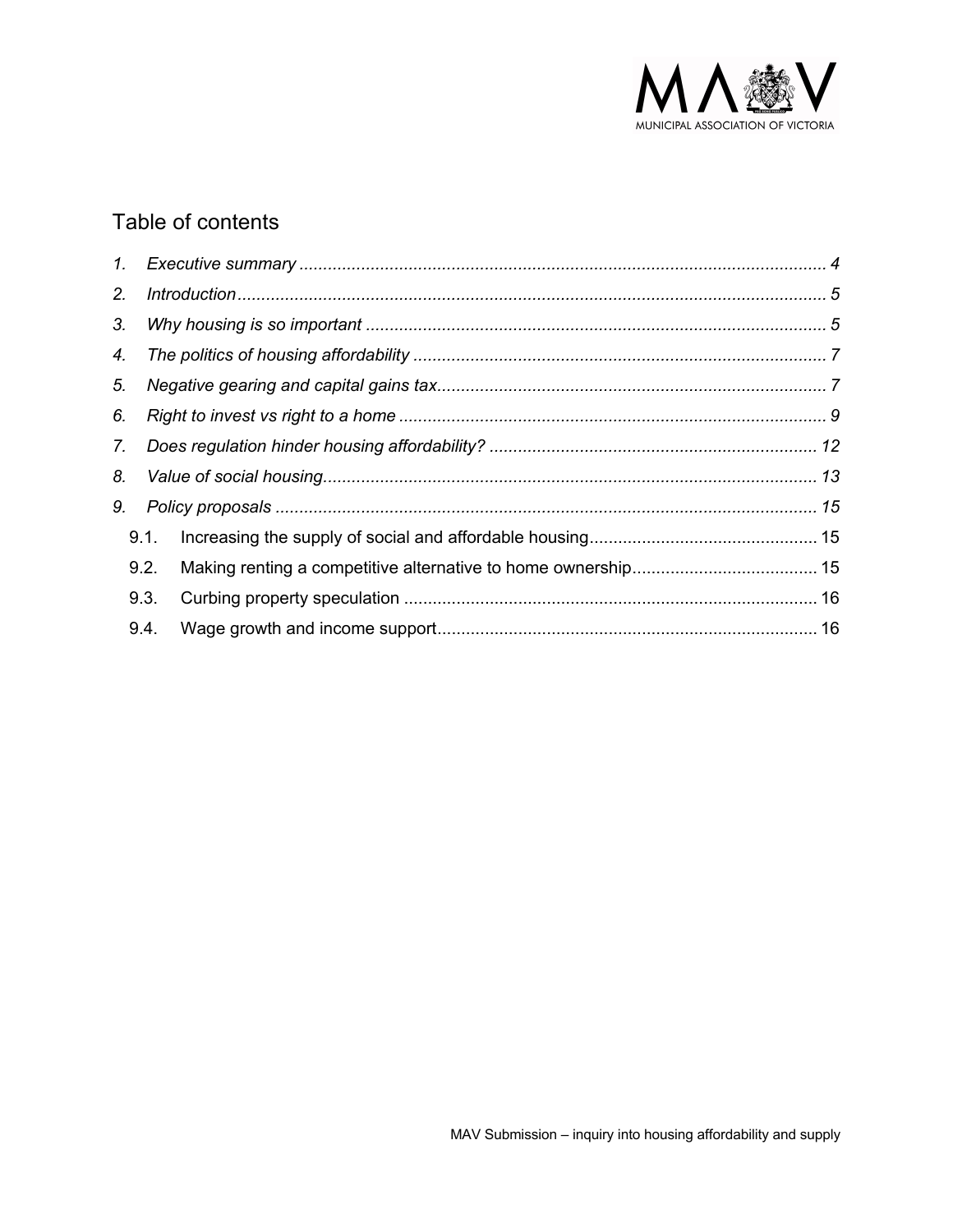

#### **1. Executive summary**

Australia has a housing affordability crisis. This is largely caused by policy settings that treat housing as an investment asset rather than a place to live. This attitude is reflected in government policy, media coverage, and the activities of developers and property owners. The politics of housing, and the primacy of the investor perspective, have frustrated meaningful progress on addressing housing affordability.

Many Australians have no choice but to rent off the very same investors that outbid them at auction, subsidised by generous tax concessions. These investors are often focused on capital gains, rather than providing housing to tenants. This property speculation is further rewarded by Commonwealth housing affordability policy focusing on grant schemes that frequently benefit existing landowners by further inflating demand far more than they aid prospective first home buyers.

There are four key policy areas that would improve housing affordability in Australia:

- Increasing the supply of social and affordable housing
- Making renting a competitive alternative to home ownership
- Curbing property speculation
- Wage growth and income support

We hope that this inquiry will prompt honest discussion and a genuine desire to address housing affordability.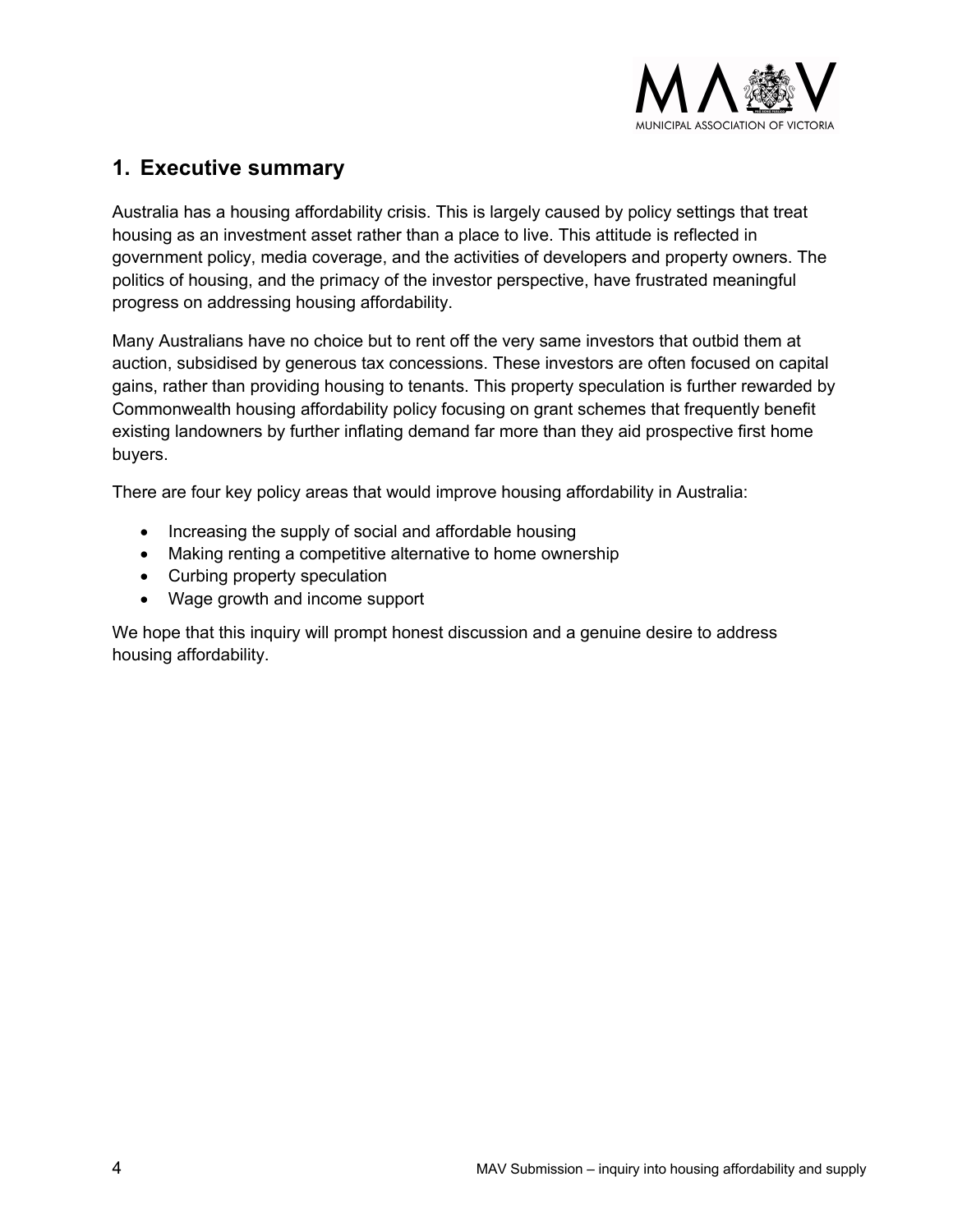

#### **2. Introduction**

The Municipal Association of Victoria (MAV) welcomes the opportunity to provide a submission to the Inquiry into housing affordability and supply in Australia.

The MAV is the peak representative and advocacy body for Victoria's 79 councils. The MAV was formed in 1879 and the *Municipal Association Act 1907* appointed the MAV the official voice of local government in Victoria.

Today, the MAV is a driving and influential force behind a strong and strategically positioned local government sector. Our role is to represent and advocate the interests of local government; raise the sector's profile; ensure its long-term security; facilitate effective networks; support councillors; provide policy and strategic advice, capacity building programs and insurance services to local government.

#### **3. Why housing is so important**

The importance of housing should be self-evident. However, there is value in acknowledging the elements of housing and the specific impacts it has. Housing is a key social determinant of physical and mental health. There are three key elements of housing that affect health: suitability, affordability, and security of tenure.



*Figure 1 – Elements and impacts of housing. Source – VicHealth, 20111*

<sup>1</sup> Housing and health: research summary, VicHealth, 2011 -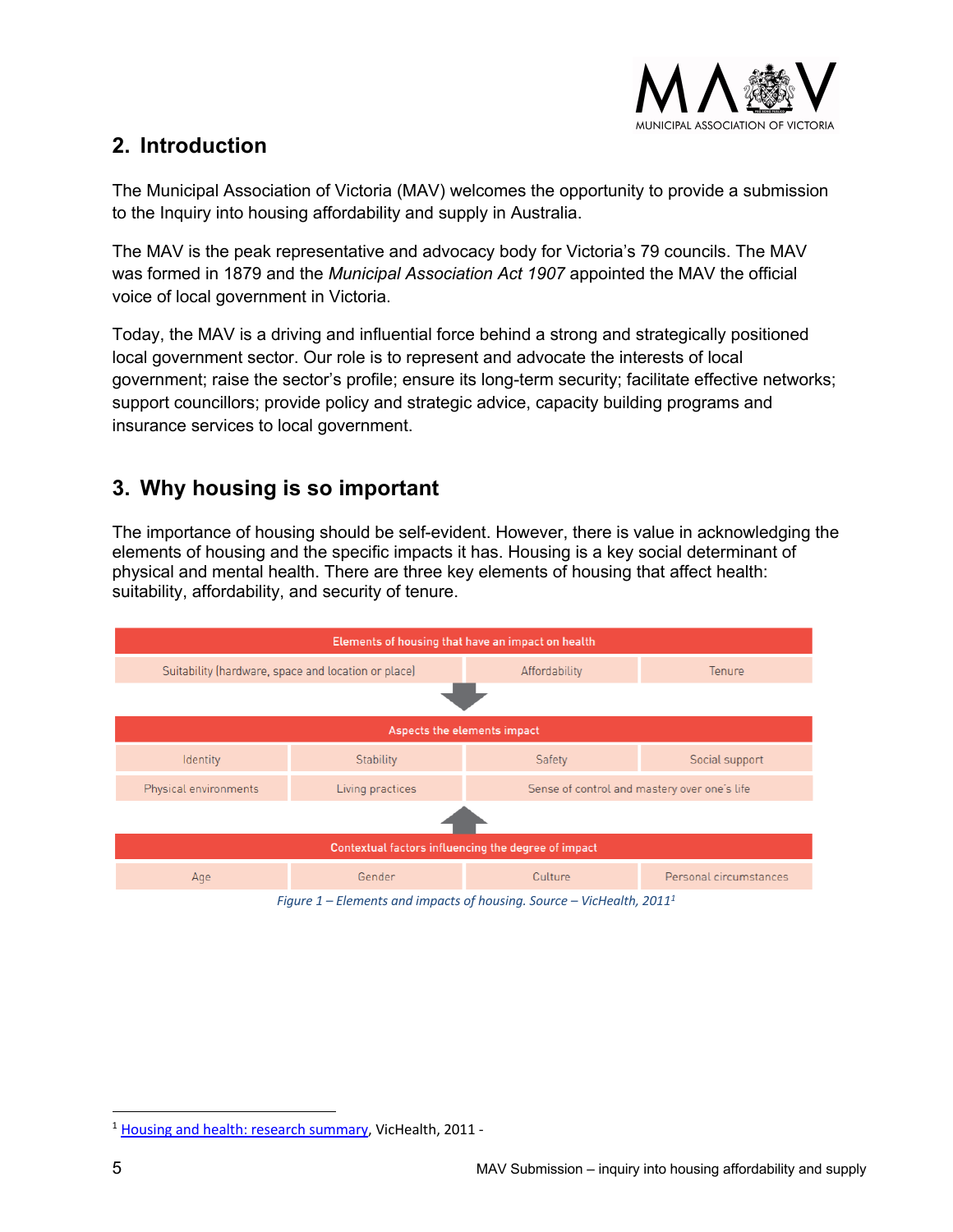

Access to suitable, affordable, and secure housing is a critical part of economic equality. Housing costs have contributed to widening wealth inequality<sup>2</sup>. Rental stress is much more prevalent among low-income households and is increasing faster. The need to keep pace with increasingly unaffordable rental costs means that marginal disposable incomes are even further reduced for low-income earners. Home ownership for young people is increasingly unrealistic, contributing to worsening inter-generational inequality. Housing costs are also exacerbating the geographic concentration of poverty in Australia, as people on lower incomes are forced to the fringe to find affordable housing.

The benefits to the whole of society of addressing inequality are well established. Higher levels of inequality negatively impact health, educational, and economic outcomes at a society-wide level, not just for disadvantaged individuals.



Health and social problems are worse in more unequal countries

*Figure 2 – Health and social outcomes by inequality*

<sup>&</sup>lt;sup>2</sup> Housing Affordability- Re-imagining the Australian Dream, Grattan Institute, 2018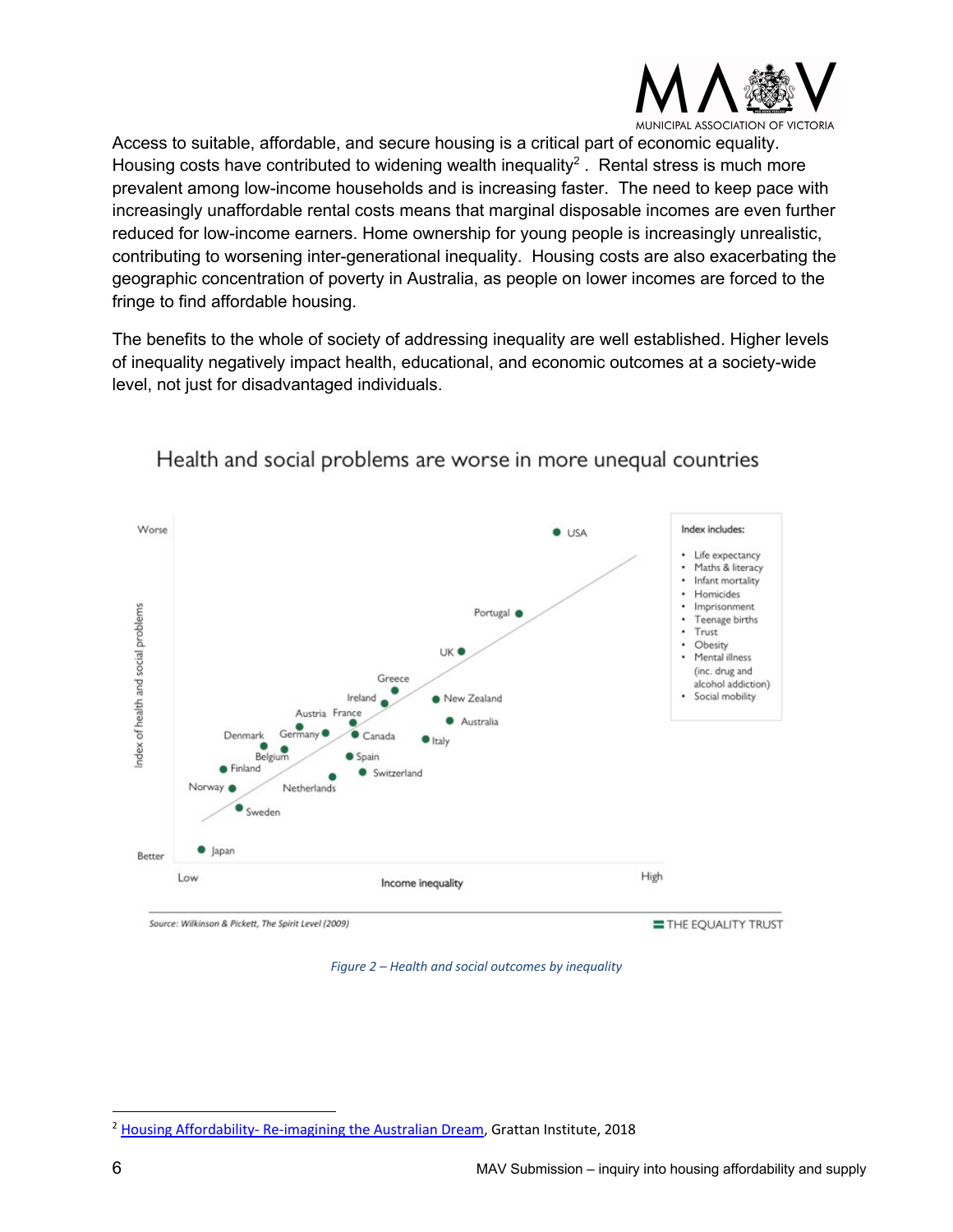

Poor access to housing also has more immediate and local economic impacts. Key workers have been priced out of several regions due to the failure of the market to deliver suitable housing options. In Victoria's Great South West and Barwon regions 4,000 key workers employed within the region live outside of it. This is despite high rates of unoccupied dwellings (75% in Lorne). The combination of holiday homes and short-stay accommodation drives some market demand for high-end housing, but leaves workers in the public sector (health, education, municipal staff), tourism sector, and other local industries with few options. $3$ 

## **4. The politics of housing affordability**

For home ownership to become more affordable, property prices need to fall (or grow slower than wages). Given for most voters their largest asset by far is their home (or portfolio of investment properties), this prospect is treated with extreme caution by our politicians<sup>4</sup>. It is an unfortunate reality that housing in Australia has become extremely politicised.

Gurran and Phibbs<sup>5</sup> explored this through the lens of policy capture, that is the capacity of special interests to direct policy makers away from decision making in the public good. They note the success of both the development industry and certain think tanks in establishing a land supply problem as the dominant narrative of housing affordability in Australia.

Increasing demand through grant schemes and loosening regulation are fundamentally flawed approaches. Grant programs have popular appeal; however, the beneficiaries have primarily been sellers not buyers. Recipients of first home buyer grants and similar programs must compete against other recipients and investors, further inflating the price.

Discarding the value that planning and building regulation provides risks building substandard homes in communities with poor access to vital infrastructure. Developers will continue to dripfeed supply onto the market to maximise their profits and the value of their land bank on their balance sheets. Even in the total absence of planning constraints, it is likely developers would continue to act as a handbrake on supply because it is not in their interest to flood the market and reduce the value of the significant assets they hold in undeveloped land<sup>6</sup>.

## **5. Negative gearing and capital gains tax**

The application of negative gearing and capital gains tax discounts to the housing market must be central to any discussion of housing affordability in Australia. However, due to the reasons outlined in Section 4 this has often been a taboo topic outside of academia.

<sup>&</sup>lt;sup>3</sup> Key and essential worker housing supply action plan, Victorian Planning Authority and six regional councils, 2020 <sup>4</sup> The budget's affordability measures won't lower Australia's house prices. They weren't designed to, Dennis, R,

<sup>2021</sup>

<sup>5</sup> Are governments really interested in fixing the housing problem? Policy capture and busy work in Australia, Gurran, N & Phibbs, P, 2015

<sup>6</sup> Time is money: How landbanking constrains housing supply, Murray, C, 2020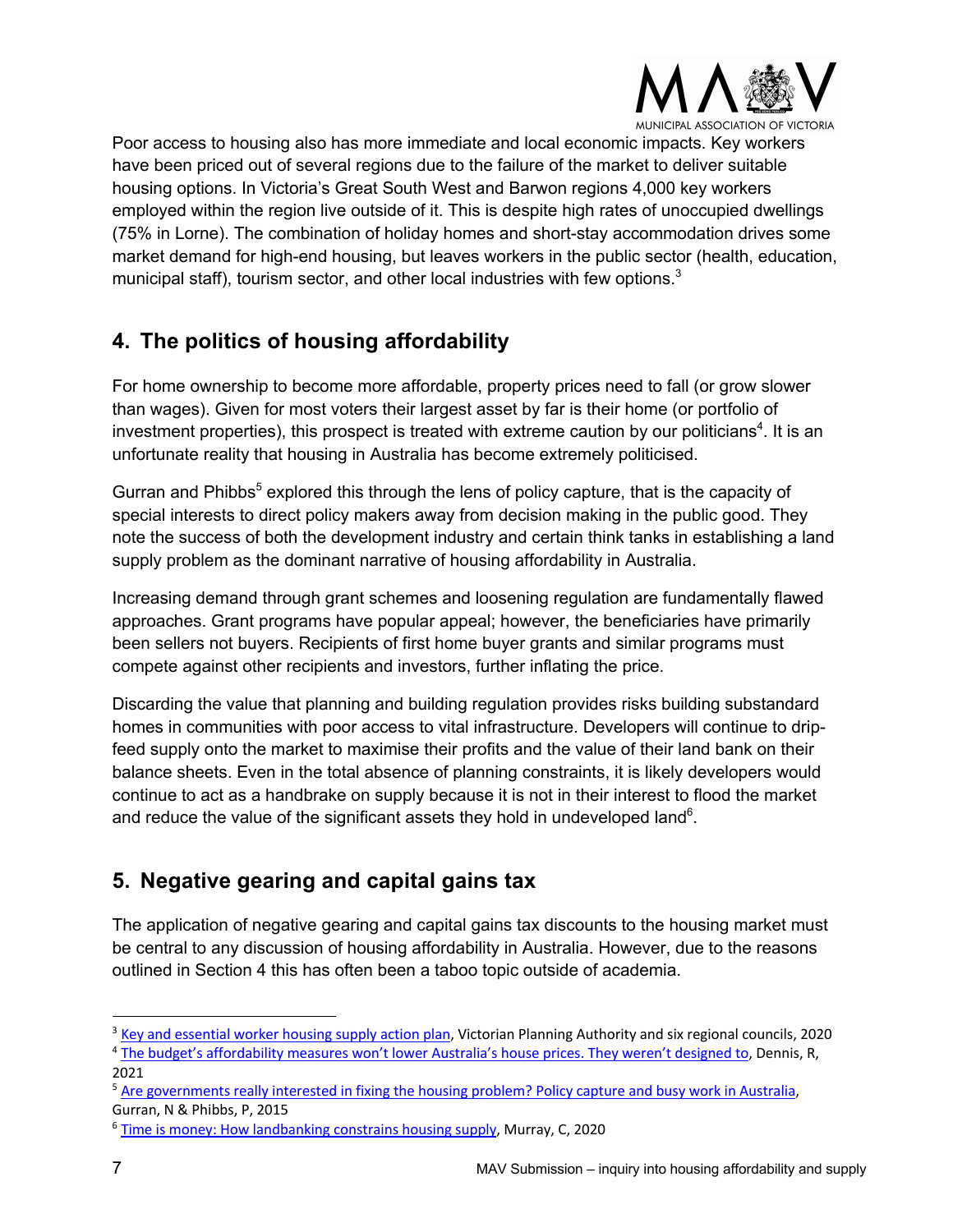

In the context of housing, negative gearing refers to the use of net losses associated with rental properties as a deduction against taxable income from other streams (such as employment income). If the costs associated with a rental property (including management costs, interest payments, rates and land taxes, repairs, and insurance) exceed the rental income, this loss reduces the property owner's taxable income.

When an asset is sold for a profit the capital gain is treated as income for tax purposes. If the asset had been held for more than 12 months, a capital gains tax discount of 50% is applied, meaning only half of the capital gain is assessed as taxable income.

Both negative gearing and the capital gains discount apply to other types of assets, however they have a unique distortionary effect on housing. They create an environment that encourages chasing capital gains over rental income. This shifts the role of private landlords from providers of a housing service to speculators. This can be observed in the shift towards net rental income remaining at a loss since the introduction of the capital gains tax discount in 1999.



*Figure 3 – Net rental income. Data Source: ATO7*

Through negative gearing and the capital gains tax discount, taxpayers are subsidising property investors to outcompete prospective owner-occupiers at auction. This is exacerbated by the fact that only a small portion of investor lending goes to new dwellings. ABS data has only reported lending for new vs established dwellings for investors since July 2019, however in that time the proportion of new dwelling lending has dropped from 20% to under 14% in July 2021.

<sup>&</sup>lt;sup>7</sup> Taxation Statistics, Australian Taxation Office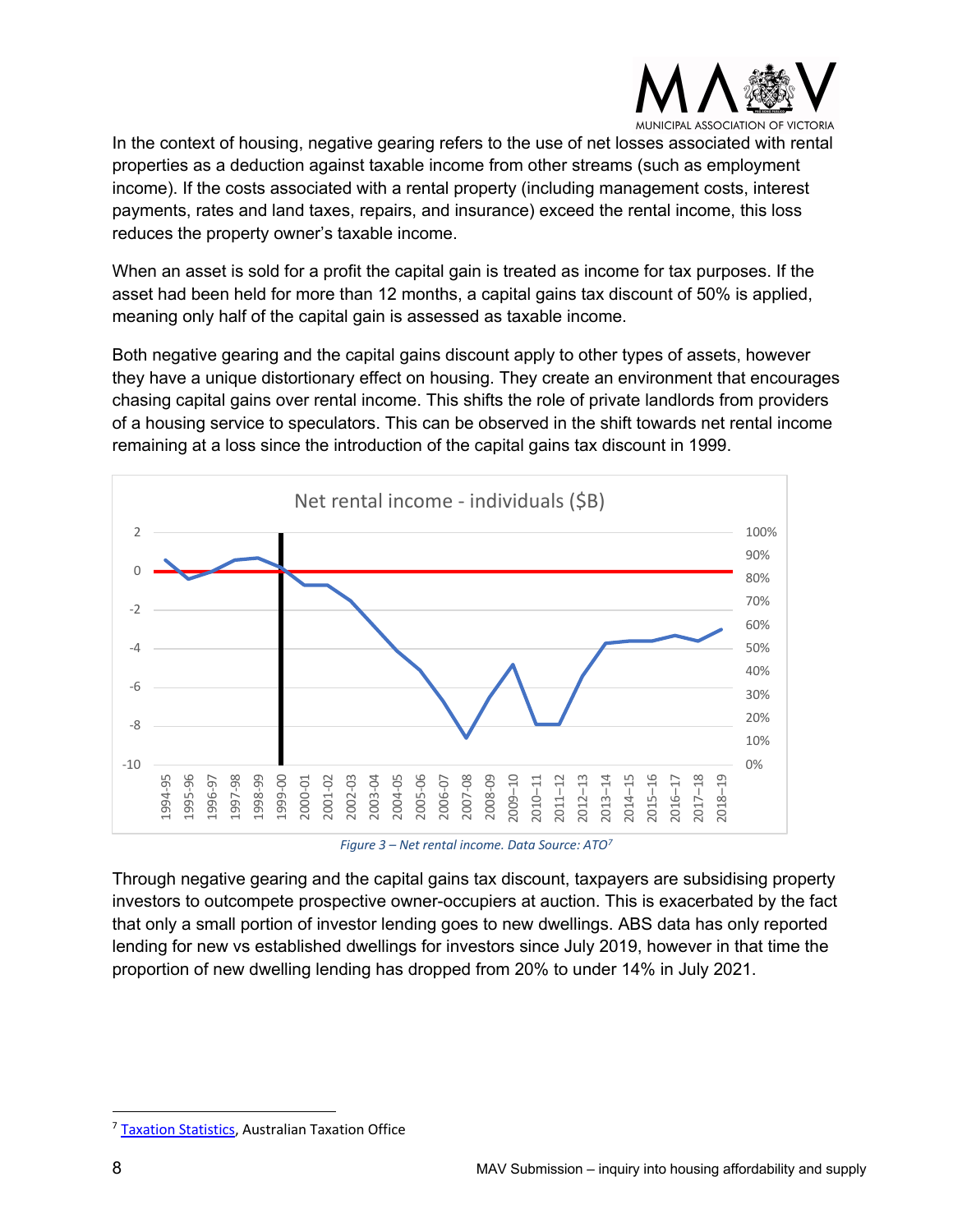

*Figure 4 – Proportion of lending to new dwellings. Data source: ABS8*

The appeal of high property price growth, combined with the propensity to invest in established dwellings creates additional problems for housing affordability. As noted earlier, affordability is a product of both housing costs and income. The nexus of capital gains tax discount and negative gearing incentivises investment into unproductive assets such as established housing<sup>9</sup>. The effect of this investment being effectively parked rather than generating productive economic activity through investing in businesses is a further drag on wage growth.

## **6. Right to invest vs right to a home**

One of the most frequent arguments against meaningful reform to address housing affordability is that the departure of property investors from the market would jeopardise the rental market. Renting is and should be an important part of the housing market. Renting should exist as a true alternative to home ownership. However currently prospective owner-occupiers are being outbid by investors. In addition to buying largely established dwellings, rental stock reflects owner occupier stock in Australia to a far greater degree than other countries<sup>10</sup>, indicating that investors and prospective owner-occupiers are competing for the same types of properties.

Across all age groups, most people that rent would prefer to be owner occupiers but aren't able to enter the market. For each of these households, if they replaced an investor in owning a property both the supply and demand for rental properties would reduce, meaning no shortfall is created.

<sup>8</sup> Lending Indicators, Australian Bureau of Statistics

<sup>&</sup>lt;sup>9</sup> Governance of the nation: A blueprint for growth 2017, Australian Institute of Company Directors

<sup>&</sup>lt;sup>10</sup> The changing institutions of private rental housing: an international review, Australian Housing and Urban Research Institute, 2018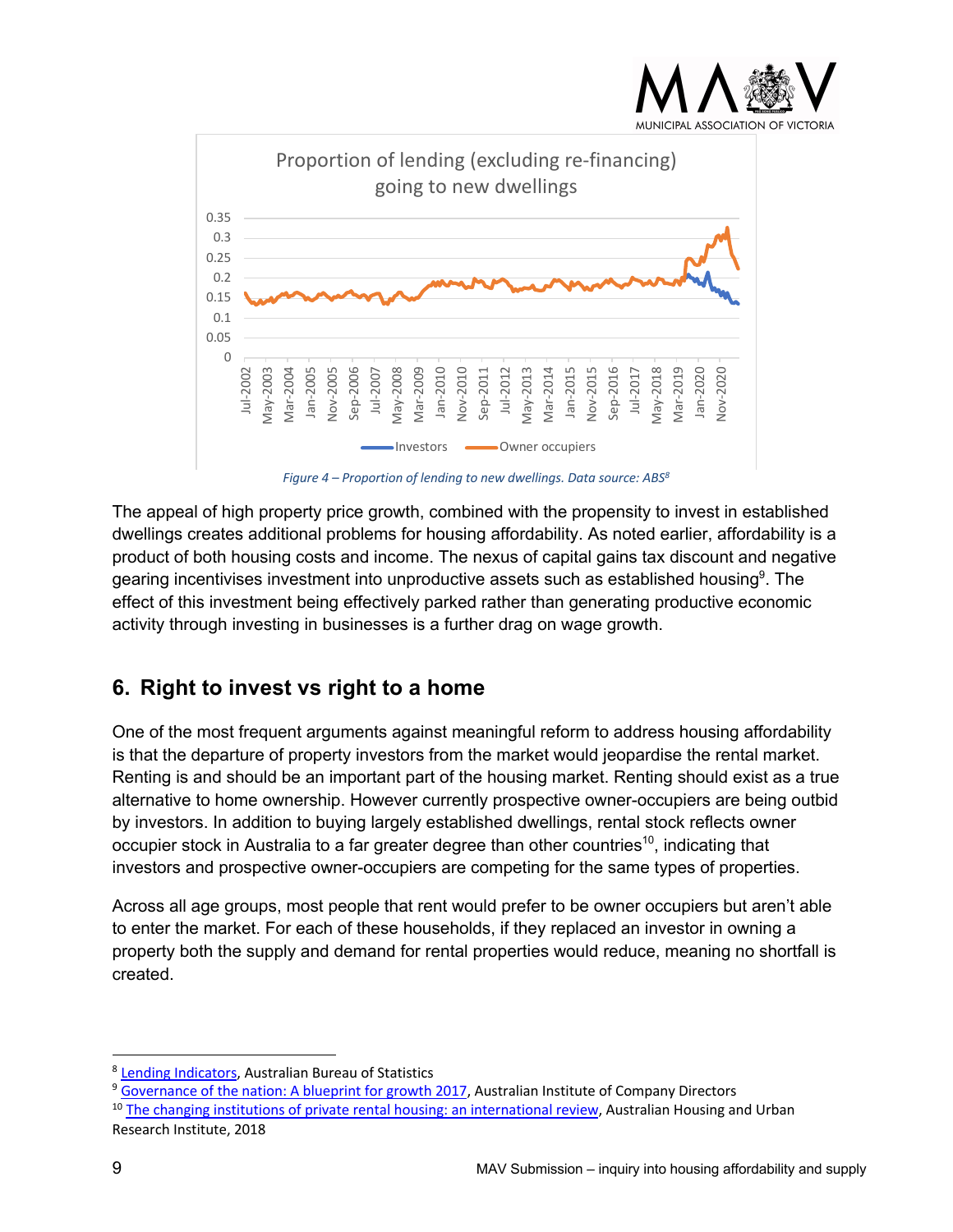

| <b>Reason to rent</b>                      | 18-24 | 25-34 | 35-44 | 45-54 | 55-64 | $65+$ |
|--------------------------------------------|-------|-------|-------|-------|-------|-------|
| I can't afford to buy anything appropriate | 20%   | 19%   | 22%   | 23%   | 26%   | 29%   |
| I have no other option                     | 16%   | 14%   | 19%   | 26%   | 34%   | 43%   |
| I want to own but I don't have enough for  | 19%   | 25%   | 24%   | 20%   | 17%   | 8%    |
| a deposit                                  |       |       |       |       |       |       |
|                                            | 55%   | 58%   | 65%   | 69%   | 77%   | 80%   |
| prefer renting at the moment               | 24%   | 21%   | 19%   | 18%   | 15%   | 14%   |
| want to retain the flexibility to move     | 9%    | 11%   | 8%    | 7%    | 4%    | 3%    |
| quickly                                    |       |       |       |       |       |       |
|                                            | 45%   | 42%   | 36%   | 32%   | 23%   | 20%   |

*Table 1 – Reasons to rent. Source: Bankwest Curtin Economics Centre11*

One likely reason that most renters would prefer to own, is that Australia has comparatively weak protections for renters. Our laws in many respects value the right of a landlord over their investment higher than the right of a tenant to their home. Australia is significantly out of step with other similarly wealthy countries, particularly when it comes to no-grounds eviction.

<sup>&</sup>lt;sup>11</sup> The private rental sector in Australia – Public perceptions of quality and affordability, Bankwest Curtin Economics Centre, 2018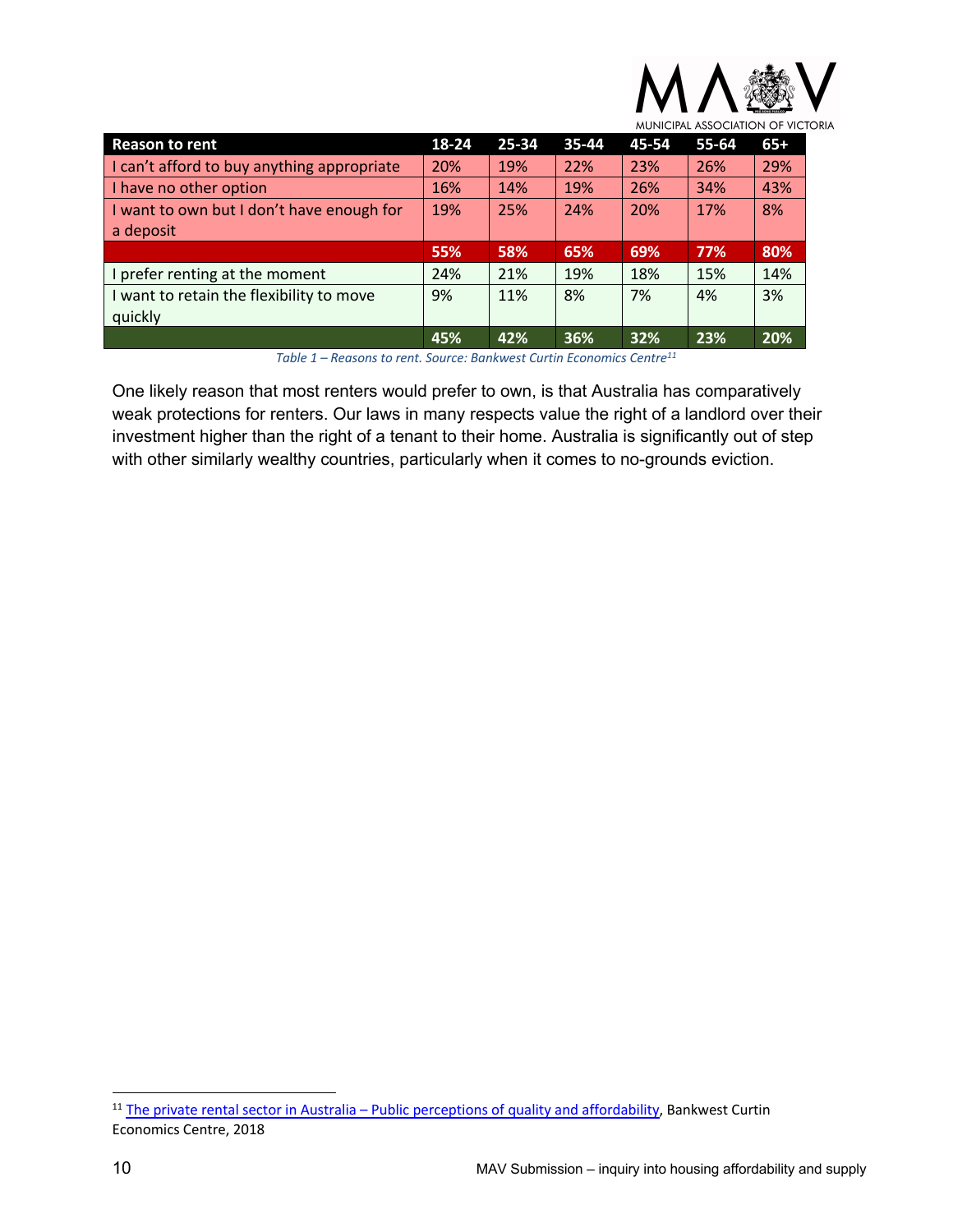

|                         | <b>Minimum fixed lease</b> | <b>Cost controls</b>   | <b>Eviction</b>           |
|-------------------------|----------------------------|------------------------|---------------------------|
| Australia               | Generally six months       | None for private       | No reason required.       |
| (Noting that recent     | or a year, but leases      | housing. Landlords     | Regulations allow 'no-    |
| legislation in Victoria | can be shorter             | can charge as much as  | grounds' evictions for    |
| have strengthened the   |                            | they like              | tenants on periodical     |
| rights of renters,      |                            |                        | leases (except in         |
| including some limits   |                            |                        | Tasmania)                 |
| on no-grounds           |                            |                        |                           |
| eviction)               |                            |                        |                           |
| Netherlands             | Renters can stay           | Rents and rent         | Only permitted in         |
|                         | indefinitely, even if      | increases are limited  | certain circumstances     |
|                         | the property is sold       | by government          | listed in the Dutch civil |
|                         |                            | regulation             | code                      |
| Germany                 | Renters can stay           | Rents and rent         | Not permitted unless      |
|                         | indefinitely, even if      | increases are limited  | the tenant violates the   |
|                         | the property is sold       | by government          | terms of the lease        |
|                         |                            | regulation             |                           |
| Denmark                 | In most cases renters      | Rent controls apply to | Only permitted under      |
|                         | can stay indefinitely      | most of the rental     | a limited range of        |
|                         |                            | housing stock          | circumstances             |
| Ireland                 | Four years                 | None for private       | Only permitted during     |
|                         |                            | housing. Landlords     | the first six months      |
|                         |                            | can charge as much as  | unless the tenant         |
|                         |                            | they like              | violates the lease, or    |
|                         |                            |                        | use of the dwelling       |
|                         |                            |                        | changes                   |
| France                  | Three years                | Rent increases cannot  | Not permitted unless      |
|                         |                            | exceed the 'reference  | the tenant violates the   |
|                         |                            | rent index'            | lease, the property is    |
|                         |                            |                        | sold or the landlord      |
|                         |                            |                        | intends to move in        |

*Table 2 – Comparison of rental laws. Source: Choice12*

Our current system not only frequently prices prospective owner-occupiers out of the market, it also frequently prices many tenants out of the type of rental properties they need. Despite the increased flexibility and responsiveness to changing circumstances that renting should offer, households in the private rental system consistently have higher rates of housing that doesn't meet their needs than owner occupiers.

<sup>12</sup> Rental Rights, Choice, 2014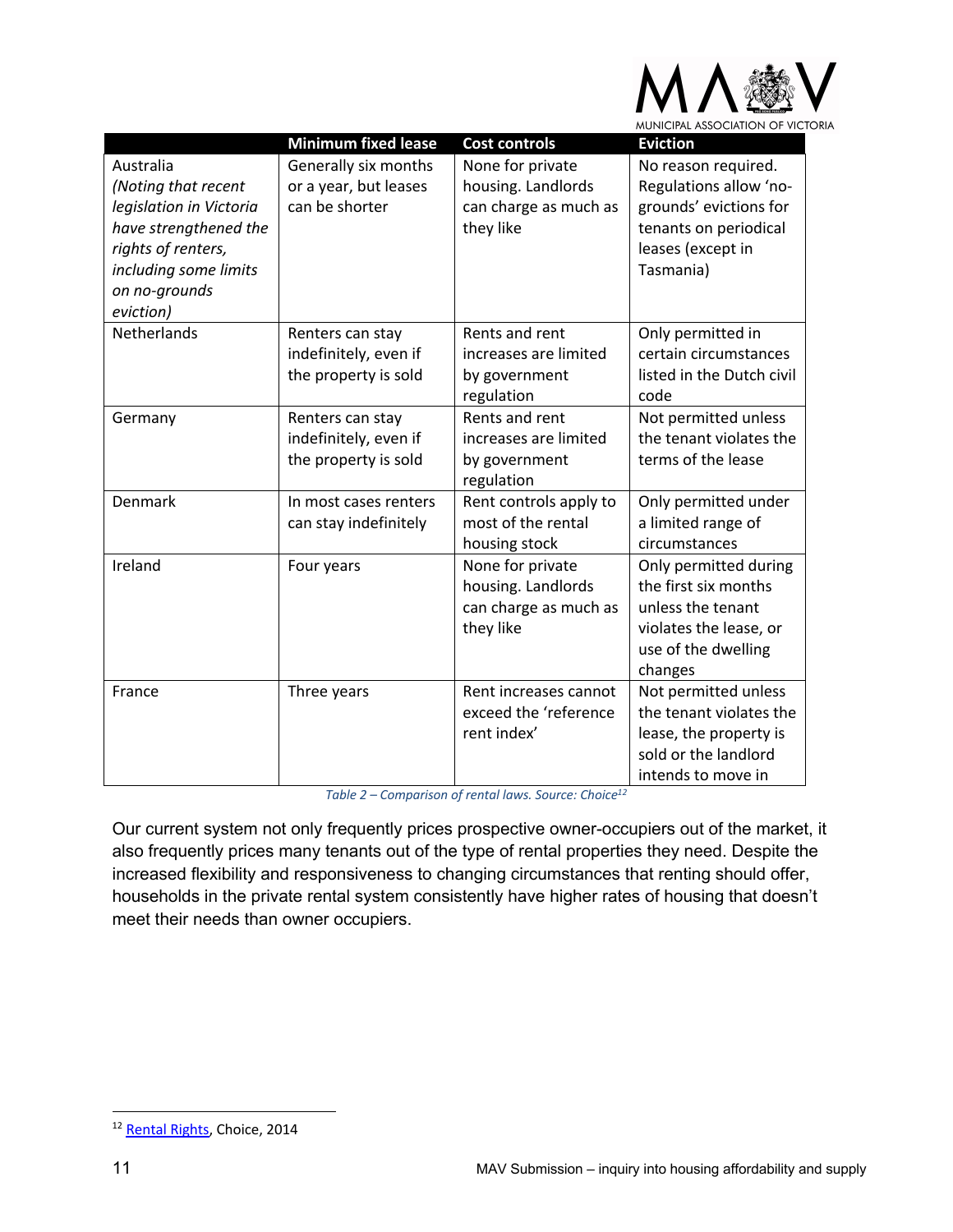



*Figure 5 – Housing utilisation. Data source: ABS13*

#### **7. Does regulation hinder housing affordability?**

The development industry frequently claims that every planning permit required, every infrastructure contribution levied, and every building inspection conducted results in direct costs passed on to homebuyers. While a convenient narrative, this is inconsistent with the economics of development.

Developers are ultimately price takers, not price makers. As an example, consider infrastructure contributions. If the cost of contributions were passed directly on to homebuyers, the inverse should also hold. If infrastructure contributions were to disappear tomorrow developers would not discount home prices at tens of thousands of dollars below market value. Yet it is exactly this logic that these claims rely on.

Where is the money from infrastructure contributions coming from? They impact the residual land value of potential development sites. Residual land value is the maximum price a developer is willing to pay to obtain a development site. Residual land value can be found by taking the eventual price the property will sell for and subtracting all the costs of getting the land to that point.

<sup>&</sup>lt;sup>13</sup> Housing Occupancy and Costs, Australian Bureau of Statistics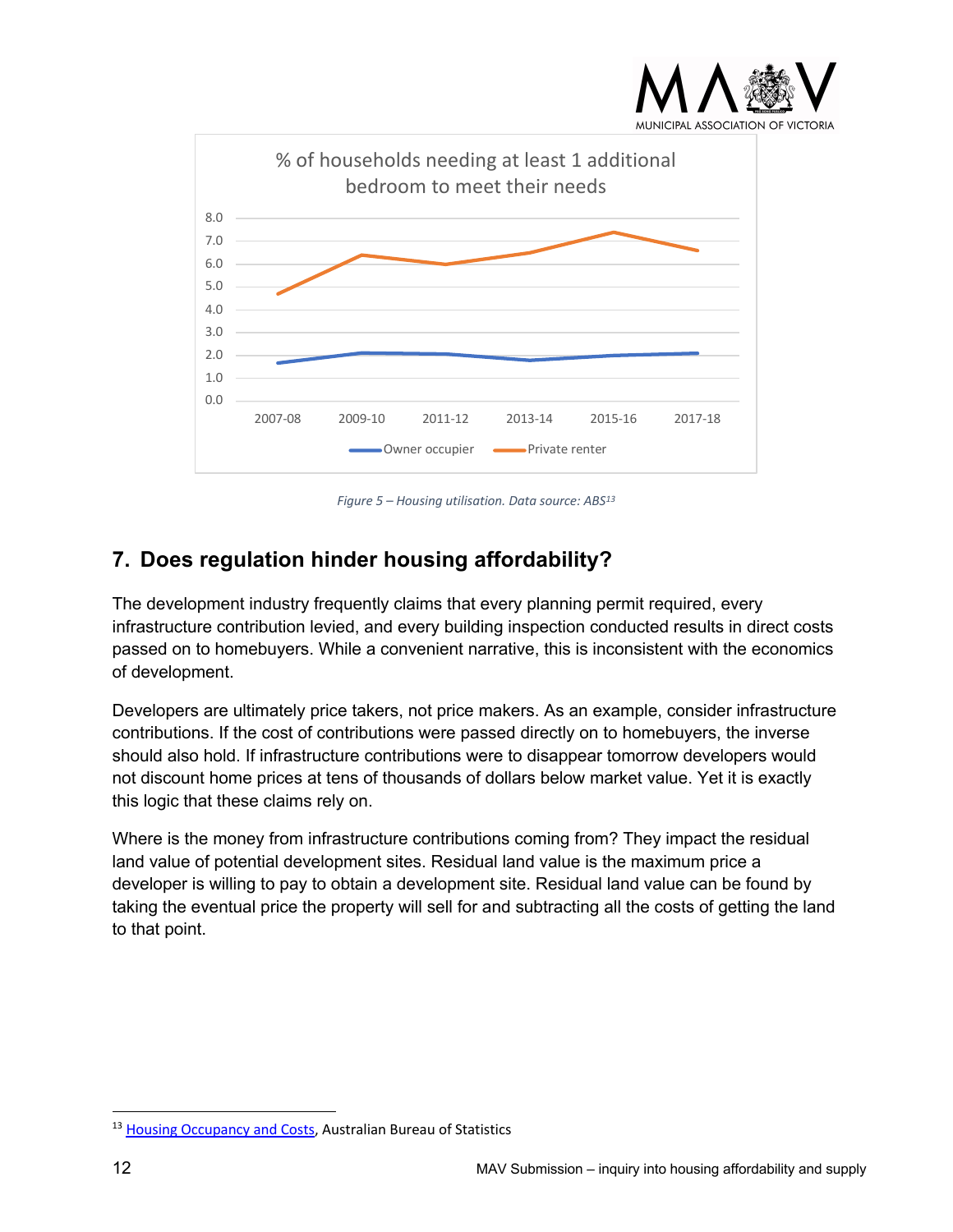



*Figure 6 – Residual land value. Source: SGS Economics & Planning14*

Where the developer's calculation of residual land value is at least equal to what the current landowner is willing to sell for, the development will proceed. If the development costs increase to a point where the landowner no longer believes the residual land value is a fair price, the development may not proceed. This, as well as the potential for the developer to seek to increase the final value of the land by holding back lots to manufacture scarcity, will have some effect on supply. However, this is quite different from the direct passing through of costs that is frequently argued.

The role of developer choices in interacting with regulatory systems is underplayed. Developers often push the envelope in terms of building form that complies with the requirements of planning schemes. This means a greater level of scrutiny must be applied, as the potential environmental, social, and economic impacts for the local area are greater. While planning is frequently told to "get out of the road" of development, development could also stand to "stay in its lane" that strategic planning processes have laid out for it. Developers often call for both flexibility in design and certainty of approval, when the reality of a well-functioning planning system is that these goals are largely opposed to one another.

## **8. Value of social housing**

Direct investment into social housing increases the supply of housing available for those in greatest need. Governments at all levels have a responsibility to address the needs of vulnerable and disadvantaged people.

<sup>&</sup>lt;sup>14</sup> Development contributions for affordable housing: theory and implementation, SGS Economics & Planning,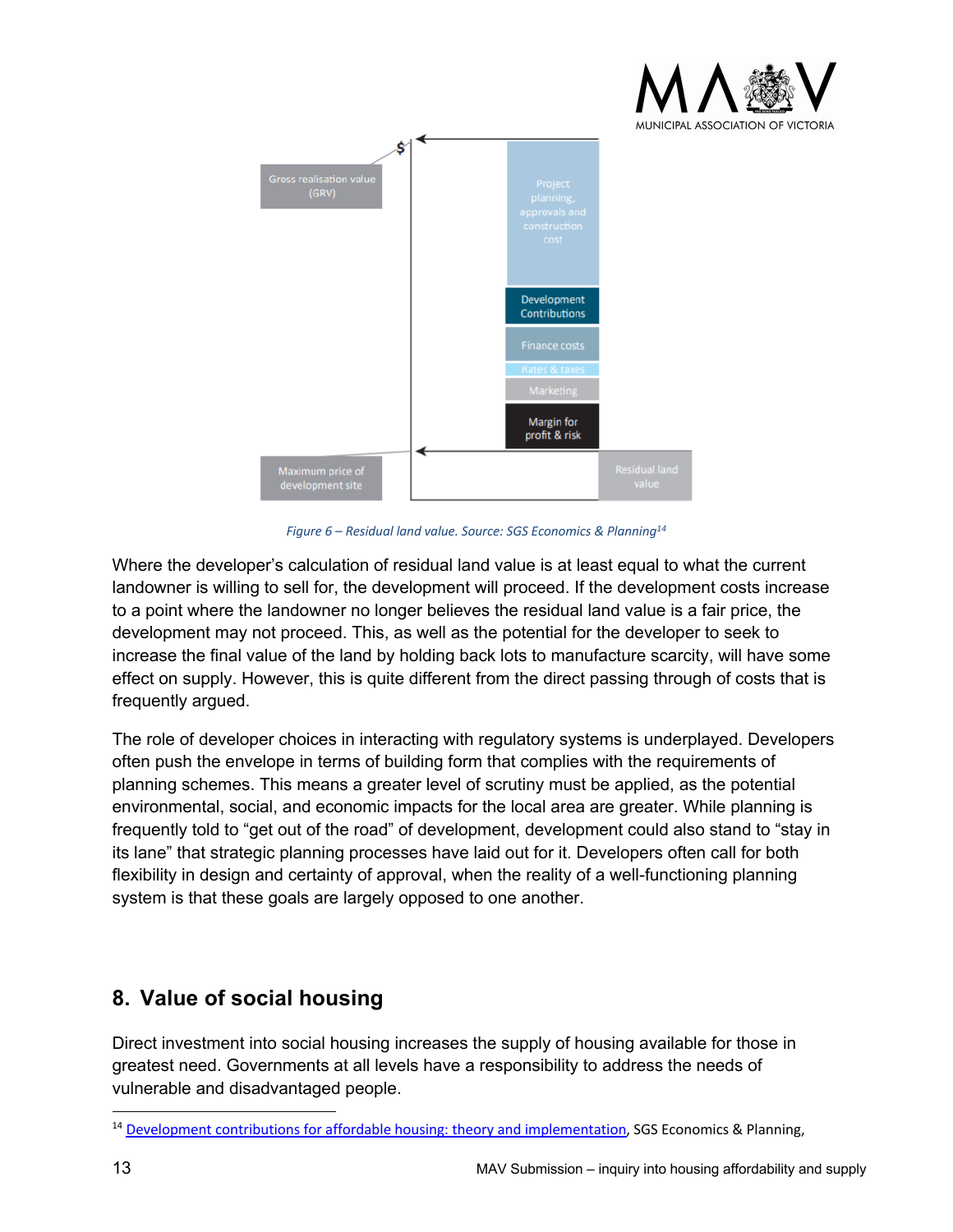

Investment into social housing also makes economic sense. Housing people who are homeless or at risk of homelessness can reduce their need to access health services exceeding the cost of housing them<sup>15</sup>.

From 1997-98 to 2017-18, the share of Australian households renting from a state or territory housing association has almost halved. Other social housing (such as that held by community housing associations) has grown faster than public housing has declined, but overall the social housing stock has not kept pace with need. While investment such as the Victorian Government's Big Housing Build is welcome, it remains a drop in the ocean compared to both the one-off and ongoing investment that is needed. It is estimated that Victoria alone requires 6,000 additional social housing dwellings per year for 10 years to bring it up to even the national average rate<sup>16</sup>.



*Figure 7 - Households renting from state or territory housing authority. Data source: ABS17*

<sup>15</sup> What are the health, social and economic benefits of providing public housing and support to formerly homeless people?, Australian Housing and Urban Research Institute, 2016

<sup>&</sup>lt;sup>16</sup> Submission to Parliamentary Inquiry into Homelessness, Community Housing Industry Association Victoria

<sup>&</sup>lt;sup>17</sup> Housing occupancy and costs, Australian Bureau of Statistics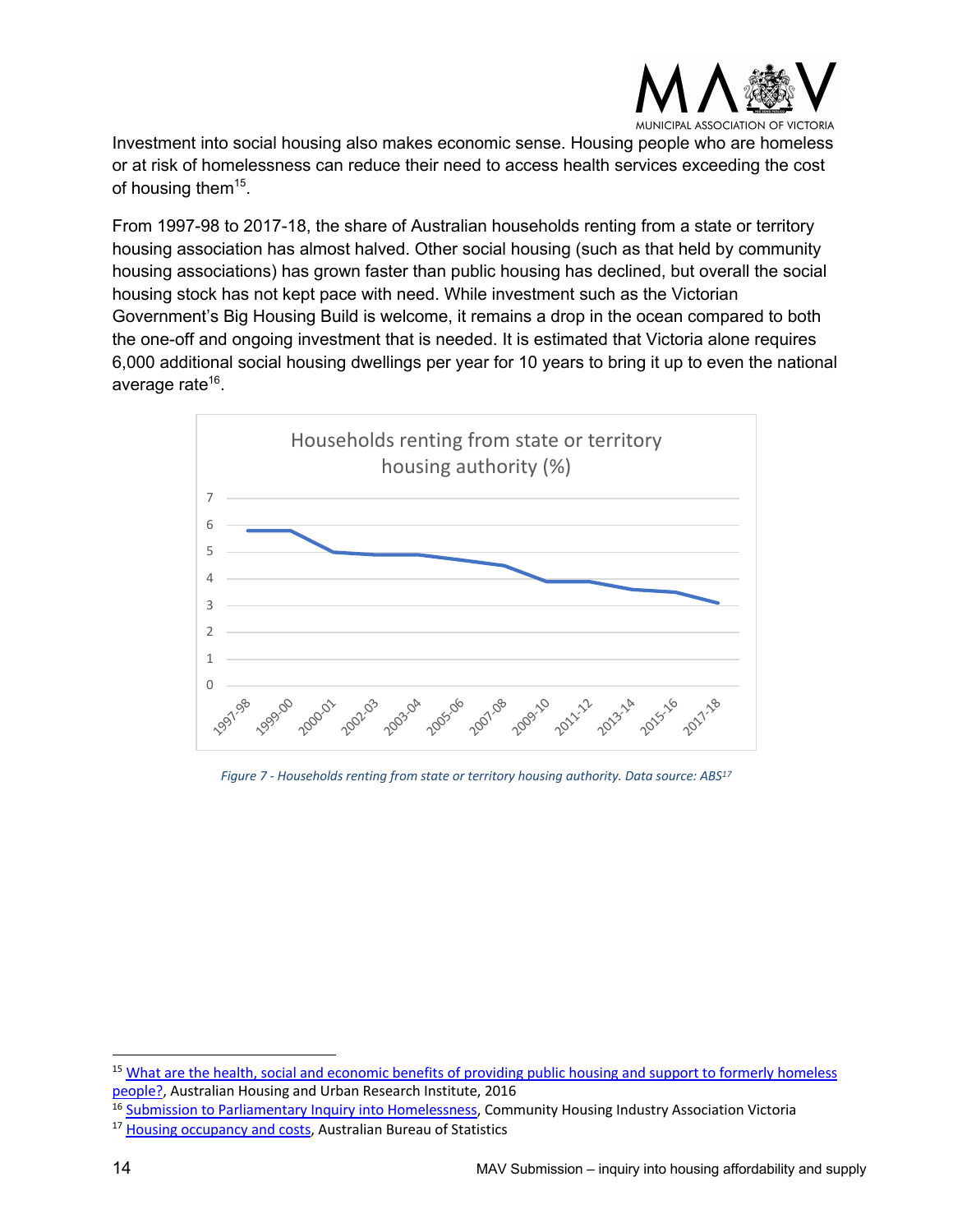



*Figure 8 - Number of social housing dwellings and % of all households. Data sources: ABS18, AIHW19*

In addition to addressing immediate needs, social housing can act as a bridge to stable housing in the private sector. Reduced housing costs can allow people to improve their personal circumstances and save. Rent to own style schemes can provide a more direct pathway to ownership.

## **9. Policy proposals**

#### **9.1. Increasing the supply of social and affordable housing**

To meet Australia's social and affordable housing needs there needs to be a combination of direct investment by government, and ongoing contributions from development through the planning system.

The MAV has argued strongly for Victoria's planning system to adopt mandatory social and affordable housing contributions. As discussed in Section 7, this would not result in these costs being passed on to other homebuyers.

#### **9.2. Making renting a competitive alternative to home ownership**

Making renting a more attractive prospect would take heat out of the property market.

Stronger laws protecting tenants' rights would give tenants increased security of tenure and make them more likely to consider renting as a true alternative, rather than a last resort. Victoria's recent reforms offer a starting point, although time will tell whether they are sufficient.

<sup>&</sup>lt;sup>18</sup> Housing occupancy and costs, Australian Bureau of Statistics

<sup>&</sup>lt;sup>19</sup> Housing assistance in Australia, Australian Institute of Health and Welfare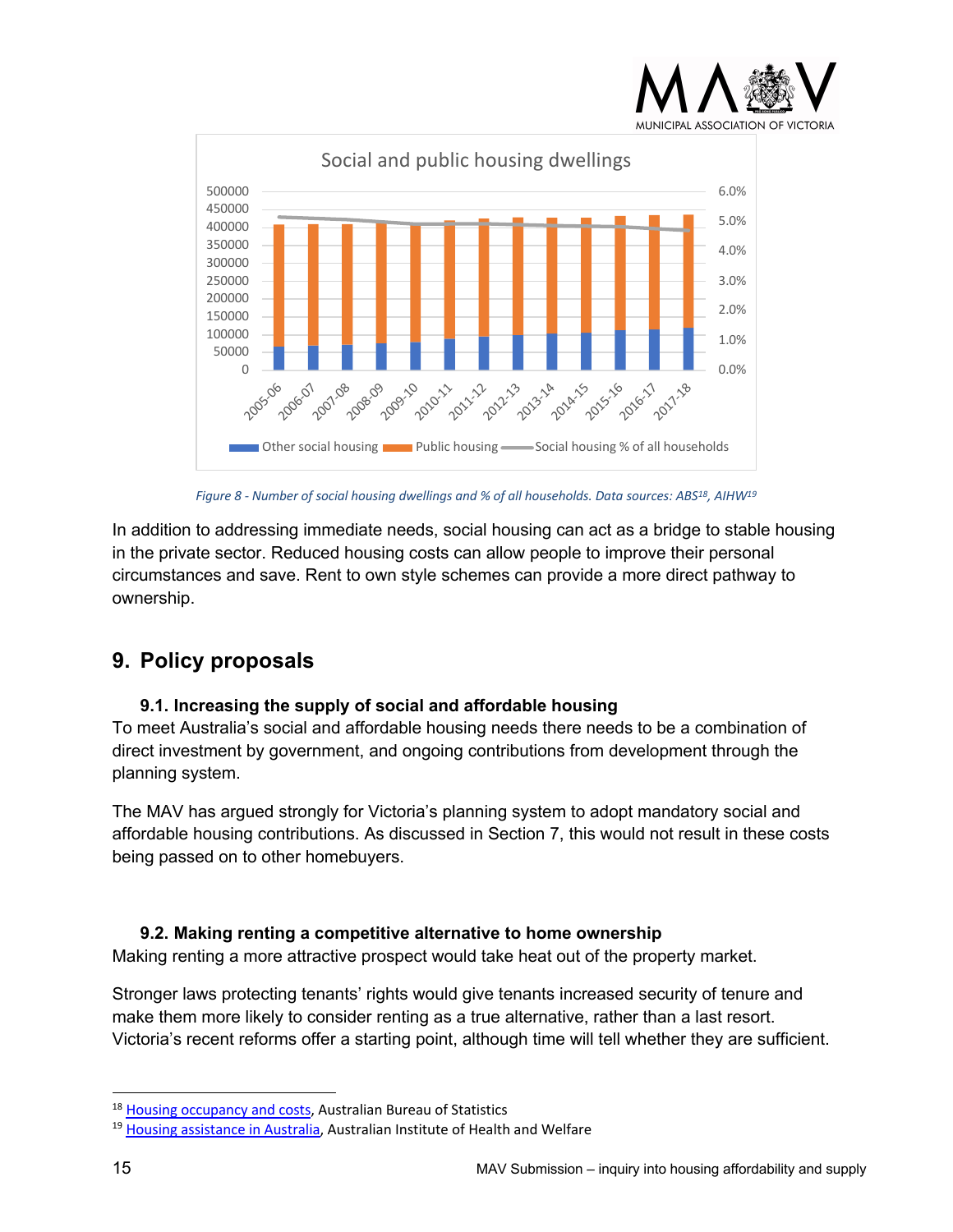

Currently many landlords see themselves in the business of making capital gains, not providing housing. If tax settings were adjusted to encourage investment based on rental return this may move the rental market more to institutional landlords or more active smaller landlords. This shift, if well regulated, would see a greater proportion of landlords committed to providing a high-quality rental product.

Initiatives encouraging Build to Rent models, such as those being pursued by the Victorian Government, could be a valuable part of this shift in the rental market.

#### **9.3. Curbing property speculation**

Addressing tax concessions that advantage investors over owner-occupiers at auction would make a significant contribution to housing affordability. Revisiting prudential lending standards with regards to both investors and interest-only loans is another option that would help even the scales for prospective owner-occupiers.

Land taxes are another potential lever to discourage speculation, although for household investors the presence of negative gearing moderates their impact as any additional tax burden can be claimed as a deduction against other income.

Of Melbourne's 9 interface councils<sup>20</sup> that span the greenfield growth areas, five levy a higher differential rate on vacant land ranging from 1.4 to 2.4 times the general residential rate in the dollar.

In each case where vacant land is levied at a higher rate, council rating strategies describe encouraging timely development as a key reason behind the policy. Even the highest of these rates for vacant land represents \$0.0064 for every dollar in capital improved value. The quantum of council rating makes it difficult for differential rating alone to counteract the gains developers accrue in restricting supply. It is likely that a state-levied tax on developable land would be required to provide enough disincentive to affect landbanking behaviour.

#### **9.4. Wage growth and income support**

Wage growth is the other side of the housing affordability equation. Despite an overwhelming focus on productivity gains as the gateway to wage growth this has not borne out. Wage growth has consistently lagged productivity gains.

<sup>&</sup>lt;sup>20</sup> Victorian Local Government Comparator Groups, Local Government Victoria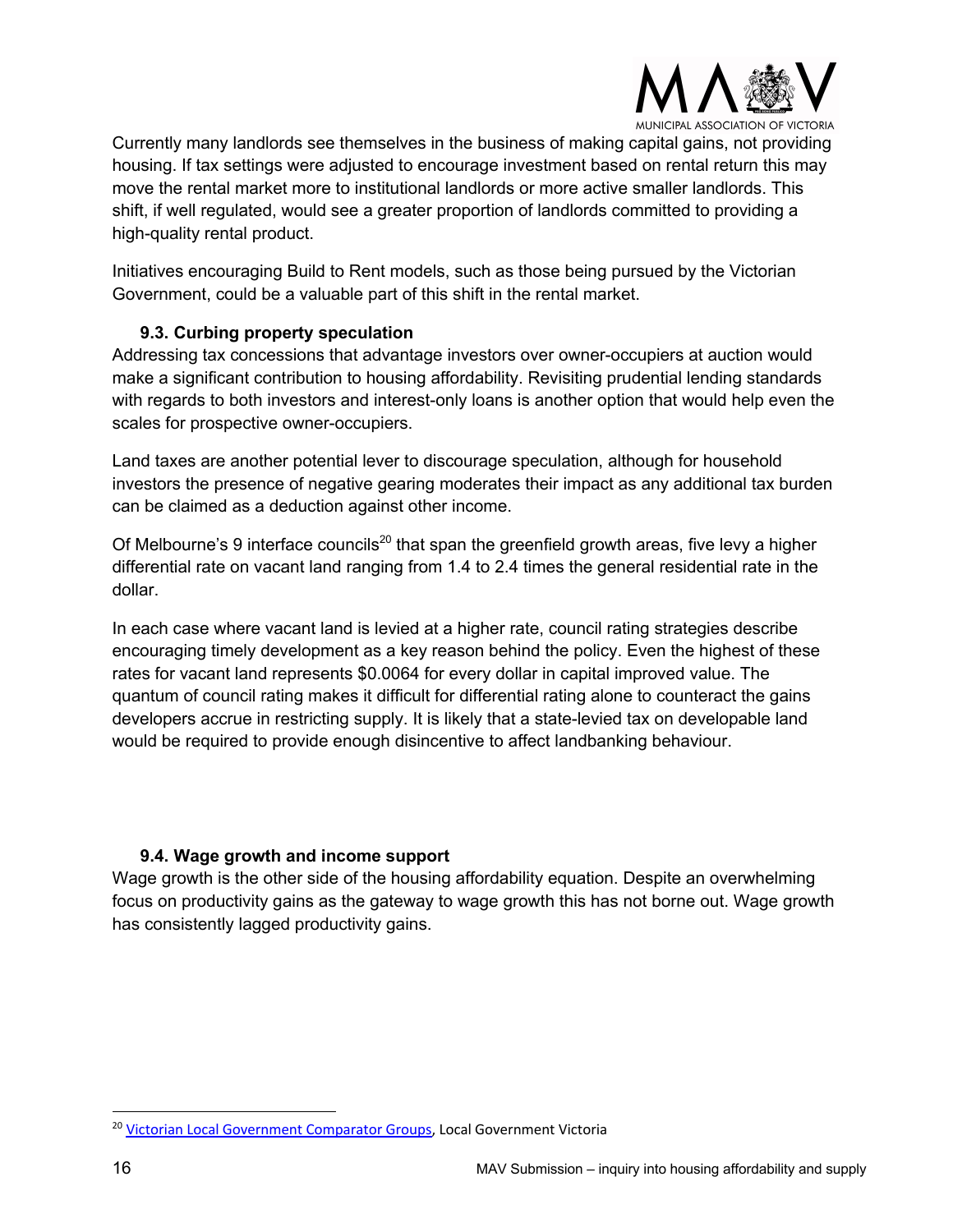



*Figure 9 - Productivity and wage21 growth. Source: Saul Eslake*

When compared to growth in housing prices the affordability crisis is clear. While out of scope for this submission, ensuring that workers receive a more equitable share of Australia's economic prosperity must be part of the solution.



*Figure 10 - Melbourne and Sydney house price growth. Data Source: ABS22*

<sup>&</sup>lt;sup>21</sup> Productivity is up, why not wages?, Saul Eslake,<br><sup>22</sup> Residential Property Price Indexes: Eight Capital Cities, Australian Bureau of Statistics